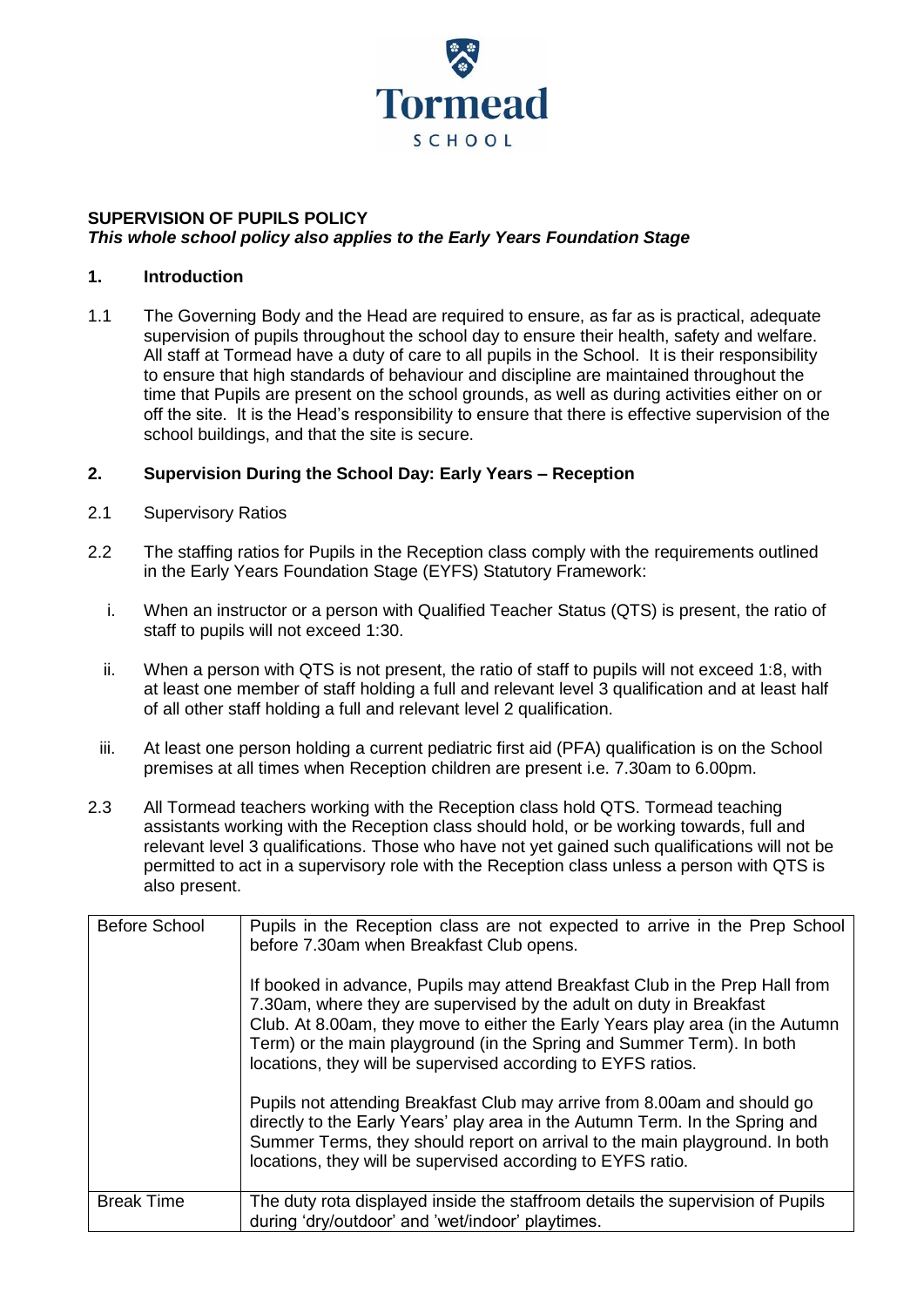|                                                                        | During 'dry/outdoor' playtimes, Pupils in the Reception class are supervised in<br>accordance with EYFS ratios. Initially they are supervised in the outdoor Early<br>Years play area. The Early Years Coordinator will then decide when the<br>Pupils should join the main playground.<br>During 'wet/indoor' playtimes, when Pupils in the Reception class are joined in<br>the Early Years play area by Year 1 Pupils, two members of staff will be on duty<br>and supervise in accordance with EYFS ratios.                                                                                                                                                           |
|------------------------------------------------------------------------|---------------------------------------------------------------------------------------------------------------------------------------------------------------------------------------------------------------------------------------------------------------------------------------------------------------------------------------------------------------------------------------------------------------------------------------------------------------------------------------------------------------------------------------------------------------------------------------------------------------------------------------------------------------------------|
| <b>Lesson Time</b>                                                     | Teachers are responsible for the supervision of their class. A teacher or<br>teaching assistant is present in the Reception classroom at all times. EYFS<br>supervision ratios are also maintained when the Pupils are at<br>games/gymnastic sessions with specialist teachers.                                                                                                                                                                                                                                                                                                                                                                                           |
|                                                                        | No class is ever left unsupervised for any reason. In case of emergency, or<br>when moving from class, a teacher might:                                                                                                                                                                                                                                                                                                                                                                                                                                                                                                                                                   |
|                                                                        | i.<br>Summon a teacher from an adjacent classroom to supervise the<br>Reception class whilst the incident is dealt with;<br>Use the telephone, if available, to summon help, either by calling<br>ii.<br>the Prep School Office (254), Deputy Head (253) or the Senior<br>School Office (245/223/284);                                                                                                                                                                                                                                                                                                                                                                    |
| Lunch Time                                                             | Pupils in the Reception class are accompanied to lunch by their class teacher.                                                                                                                                                                                                                                                                                                                                                                                                                                                                                                                                                                                            |
| Lunch Time<br>Playtime                                                 | The duty rota displayed inside the staffroom details the supervision of Pupils<br>during 'dry/outdoor' and 'wet/indoor' playtimes.<br>During 'dry/outdoor' playtimes, Pupils in the Reception class are supervised in<br>accordance with EYFS ratios. Initially they are supervised in the outdoor Early<br>Years play area. The Early Years Coordinator will then decide when the<br>Pupils should join the main playground.<br>During 'wet/indoor' playtimes, when Pupils in the Reception class are joined in<br>the Early Years play area by Year 1 Pupils, two members of staff will be on<br>duty and supervise in accordance with EYFS ratios.                     |
| <b>Dismissal</b>                                                       | All Pupils must sign out at dismissal. Pupils are released into the care of:<br>A parent/ carer or an individual named by them (at the beginning of the<br>i.<br>year, parents are asked to name individuals who will regularly collect<br>their daughter at the end of the day). Adults will need to show<br>identification until they are known to staff.<br>ii.<br>Staff who escort them to Pre-Prep Classrooms, where they are<br>supervised by staff.<br>iii.<br>In exceptional circumstances, where one of the named individuals is<br>unable to collect the Pupils, communication will take place to identify an<br>alternative adult and verify his/her identity. |
| <b>After School</b><br><b>Activities</b><br>(physical and<br>sporting) | All sporting or physical activities are run subject to the submission of an<br>appropriate risk assessment in accordance with the School's Risk Assessment<br>Policy.                                                                                                                                                                                                                                                                                                                                                                                                                                                                                                     |
|                                                                        | As well as considering this assessment, teachers should consider:                                                                                                                                                                                                                                                                                                                                                                                                                                                                                                                                                                                                         |
|                                                                        | Barring access to equipment without direct teacher supervision<br>i.<br>ii.<br>The safety of any apparatus/equipment being used                                                                                                                                                                                                                                                                                                                                                                                                                                                                                                                                           |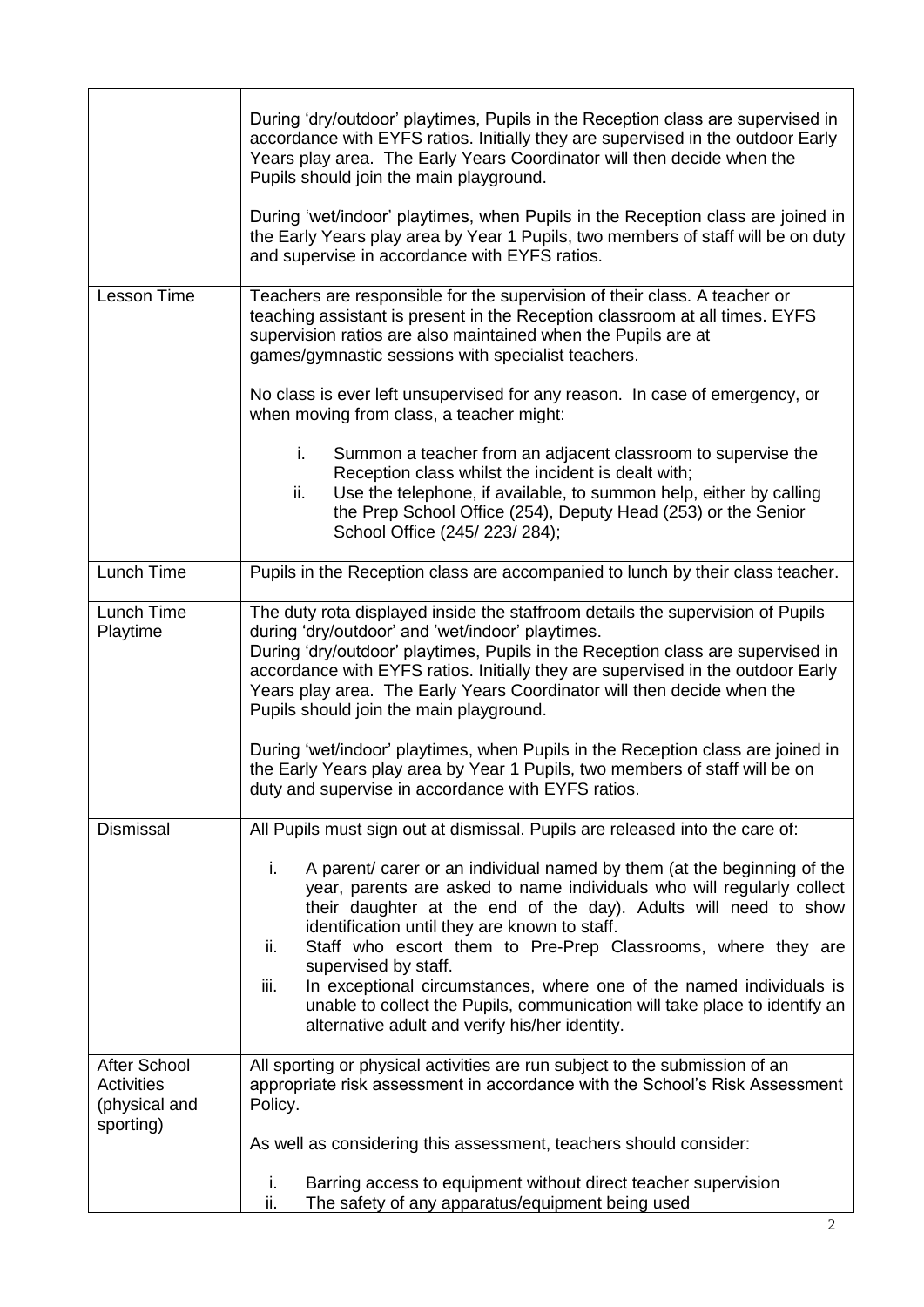|                       | iii.<br>The suitability of the Pupils' clothing for the activity                 |
|-----------------------|----------------------------------------------------------------------------------|
|                       | Teaching methods being used.<br>iv.                                              |
|                       |                                                                                  |
|                       | Ratios of supervision will comply with those set out in the EYFS framework.      |
|                       |                                                                                  |
| After-school care     | Pupils in After care are supervised at all times in accordance with EYFS ratios. |
|                       |                                                                                  |
| (including 3-         | Teaching assistants assist with supervision until 4pm and teachers run           |
| 3.40pm in             | Homework Club until 4.30pm. Pupils in Terrapins are supervised at all times by   |
| classrooms;           | two members of staff, or one member of staff and a Sixth Form pupil.             |
| homework club         |                                                                                  |
| until 4.30pm;         | A member of the Prep School Senior Team is on duty every evening until           |
| Tormead               | 6.00pm and can be contacted via either of the school offices.                    |
|                       |                                                                                  |
| Terrapins until       |                                                                                  |
| 6pm)                  | If a Pupils is not collected at the end of Late Room (6.00pm):                   |
|                       |                                                                                  |
|                       | The Pupils will be made as comfortable as possible and<br>i.                     |
|                       | reassurances given to their care and safety.                                     |
|                       | The Pupils' parents/ carer will be contacted by all methods; if contact<br>ii.   |
|                       | cannot be made in 15 minutes, staff will contact one of the listed               |
|                       | emergency contacts.                                                              |
|                       |                                                                                  |
|                       | Efforts to contact the Pupils' parents/ carer/ emergency contact will<br>iii.    |
|                       | continue, but if this fails after a further 15 minutes of trying, we are         |
|                       | required by Surrey Social Services to arrange temporary care.                    |
|                       | Contact will therefore be made with the out of hours emergency team              |
|                       | on 01483 517898.                                                                 |
|                       | Parents will be charged at the current rate until collection.<br>iv.             |
|                       |                                                                                  |
|                       |                                                                                  |
| <b>Evening Events</b> | Special arrangements will be made for any Pupils remaining in school for any     |
|                       | event after 6.00pm.                                                              |
|                       |                                                                                  |

# **3. Supervision During the School Day: Prep School Years 1 - 6**

| <b>Before School</b> | Pupils are not expected to arrive in the Prep School before 7.30am when<br>Breakfast Club opens.<br>If booked in advance, Pupils may attend Breakfast Club from 7.30am, where<br>they are supervised by the adult on duty in Breakfast Club. At 8.00am, they<br>move to the main playground, where a member of the teaching staff will be<br>on duty. |
|----------------------|-------------------------------------------------------------------------------------------------------------------------------------------------------------------------------------------------------------------------------------------------------------------------------------------------------------------------------------------------------|
|                      | Pupils not attending Breakfast Club may arrive from 8.00am and should go<br>directly to the main playground, where a member of the teaching staff will<br>be on duty.                                                                                                                                                                                 |
| <b>Break Time</b>    | The duty rota displayed inside the staffroom details the supervision of Pupils<br>during 'dry/outdoor' and 'wet/indoor' playtimes.                                                                                                                                                                                                                    |
|                      | During 'dry/outdoor' playtimes, Pupils are supervised on the main playground<br>by at least two members of staff.                                                                                                                                                                                                                                     |
|                      | During 'wet/indoor' playtimes form tutors stay with their classes.                                                                                                                                                                                                                                                                                    |
| Lesson Time          | Teachers are responsible for the supervision of their class.                                                                                                                                                                                                                                                                                          |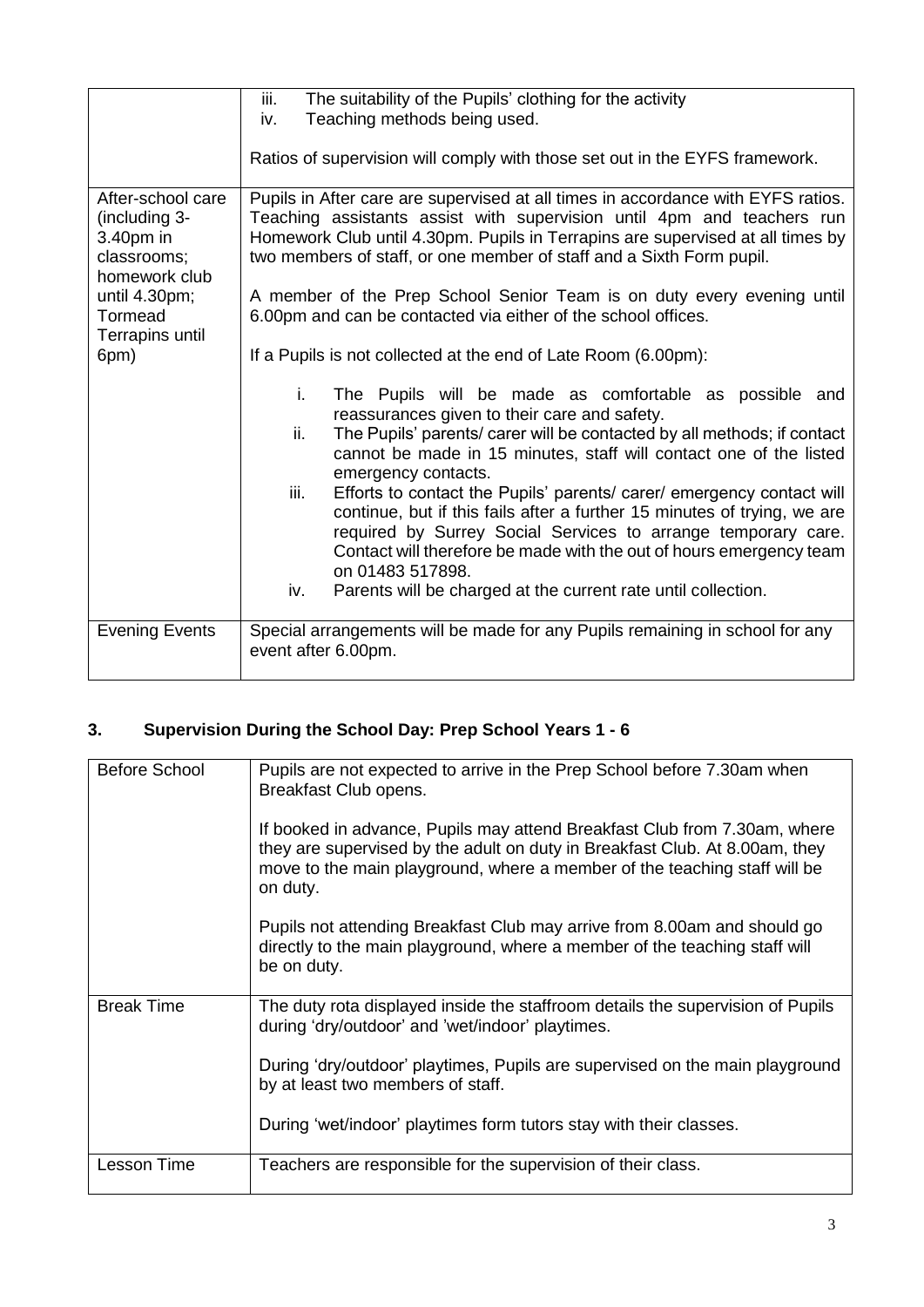|                                                              | No class should be left unsupervised for any reason. In case of emergency<br>teachers might:                                                                                                                                                                                                                                                                                                                                                             |
|--------------------------------------------------------------|----------------------------------------------------------------------------------------------------------------------------------------------------------------------------------------------------------------------------------------------------------------------------------------------------------------------------------------------------------------------------------------------------------------------------------------------------------|
|                                                              | Summon a teacher from an adjacent classroom to supervise both<br>i.<br>classes whilst the incident is dealt with;<br>Use the telephone, if available, to summon help, either by calling the<br>ii.<br>Prep School Office (254), Deputy Head (253) or the Senior School<br>Office/Reception (245/ 284/ 223);<br>Send a pupil, where appropriate, with either a green or red medical<br>iii.<br>help card (found in every classroom) to the School Office. |
| Lunch Time                                                   | Classes are accompanied to lunch by their class teacher (If a specialist<br>teacher has taught the class immediately before lunch then they may<br>supervise the class to the dining hall where they will meet their class<br>teacher). Peripatetic teachers might either accompany the pupils directly to<br>the dining hall or take her to the Prep School Office, to be walked over to<br>lunch by a member of the office staff.                      |
| Lunch Time<br><b>Activities</b>                              | All Pupils in lunchtime activities will be supervised by the member of staff<br>running that activity, who will ensure that adequate supervision and care is in<br>place.                                                                                                                                                                                                                                                                                |
| Lunch Time<br>Playtime                                       | The duty rota displayed inside the staffroom details the supervision of Pupils<br>during 'dry/outdoor' and 'wet/indoor' playtimes.                                                                                                                                                                                                                                                                                                                       |
|                                                              | During 'dry/outdoor' playtimes, Pupils are supervised on the main playground<br>by at least two members of staff.                                                                                                                                                                                                                                                                                                                                        |
|                                                              | During 'wet/indoor' playtimes, pupils are supervised by their form tutor.                                                                                                                                                                                                                                                                                                                                                                                |
| <b>Dismissal</b>                                             | All Pupils must sign out at dismissal. Dismissal from the Front Door, Year 6<br>Gate or Key Stage One is supervised by the form teacher f Pupils are<br>released into the care of:                                                                                                                                                                                                                                                                       |
|                                                              | A parent/carer or an individual named by them.<br>İ.<br>ii.<br>Playground to await either four o'clock dismissal, buses (escorted by<br>the Head, or in the Head's absence, the Deputy) or the start of clubs<br>(including Homework Club).                                                                                                                                                                                                              |
| <b>After School</b><br>Activities (physical<br>and sporting) | All sporting or physical activities are run subject to the submission of an<br>appropriate risk assessment in accordance with the School's Risk<br>Assessment Policy.                                                                                                                                                                                                                                                                                    |
|                                                              | As well as considering this assessment, teachers should consider:                                                                                                                                                                                                                                                                                                                                                                                        |
|                                                              | Barring access to equipment without direct teacher supervision<br>Τ.<br>The safety of any apparatus/equipment being used<br>ii.<br>The suitability of the Pupils' clothing for the activity (this includes<br>iii.<br>removing jewellery and watches, and wearing appropriate protective<br>equipment such as shin guards, and mouth guards)<br>Teaching methods being used.<br>iv.                                                                      |
| <b>After School</b><br><b>Activities</b><br>(Other)          | All teachers involved in such activities must be aware of the Health & Safety<br>Policies and Procedures in place in the relevant department.                                                                                                                                                                                                                                                                                                            |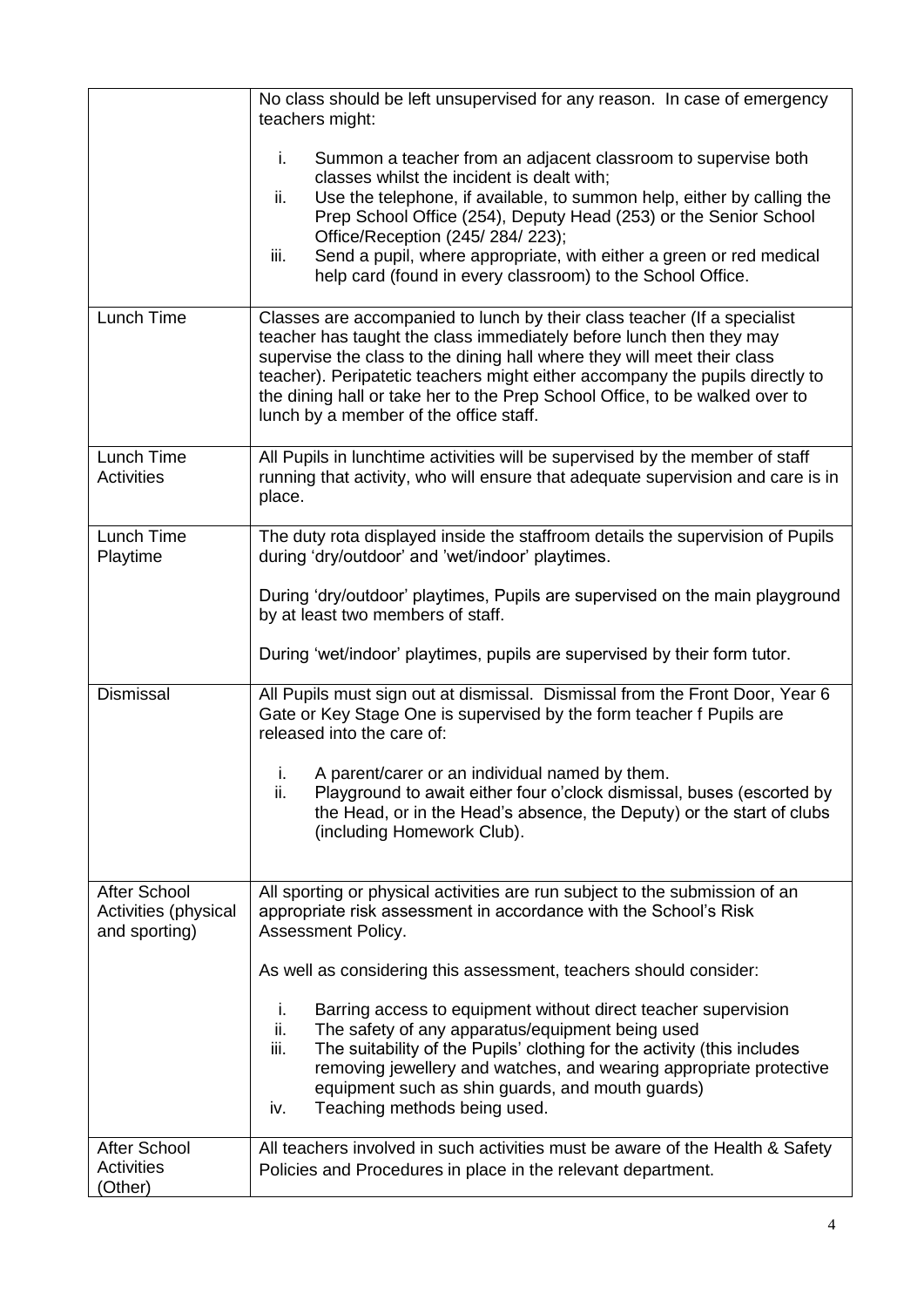| Tormead<br>Terrapins 4.30-<br>6.00pm | Pupils in Terrapins are supervised at all times by two members of staff, or one<br>member of staff and a Sixth Form pupil.                                                                                                                                                                                            |
|--------------------------------------|-----------------------------------------------------------------------------------------------------------------------------------------------------------------------------------------------------------------------------------------------------------------------------------------------------------------------|
|                                      | The Terrapin's supervisor is in contact with the Prep School Office by<br>telephone. A member of the Prep School Senior Team is on duty every<br>evening until 6.00pm and can be contacted via the office.                                                                                                            |
|                                      | If a Pupil is not collected at the end of Late Room (6.00pm):                                                                                                                                                                                                                                                         |
|                                      | i.<br>The Pupils will be made as comfortable as possible and<br>reassurances given to her care and safety.                                                                                                                                                                                                            |
|                                      | ii.<br>The Pupils' parents/ carer will be contacted by all methods; if<br>contact cannot be made in 15 minutes, staff will contact one of the<br>listed emergency contacts                                                                                                                                            |
|                                      | Efforts to contact the Pupils' parents/ carer/ emergency contact will<br>iii.<br>continue, but if this fails after a further 15 minutes of trying, we are<br>required by Surrey Social Services to arrange temporary care.<br>Contact will therefore be made with the out of hours emergency<br>team on 01483 517898. |
|                                      | Parents will be charged at the current rate until collection.<br>iv.                                                                                                                                                                                                                                                  |
| <b>Evening Events</b>                | Special arrangements will be made for any Pupils remaining in school for any<br>event after 6.00pm.                                                                                                                                                                                                                   |

# **4. Supervision During the School Day – Senior School**

| <b>Before School</b> | Pupils should not be on site before 7.30am unless they are part of a supervised<br>activity. On arrival they should go their classroom or to the Breakfast Club in<br>the Atrium, which starts at 7.45am. The School Office is staffed from 8.00am<br>and if Pupils need assistance and cannot find a member of staff elsewhere,<br>they should go there, as directed by signs placed in every form room.                                                                                                                                                                                                                                         |
|----------------------|---------------------------------------------------------------------------------------------------------------------------------------------------------------------------------------------------------------------------------------------------------------------------------------------------------------------------------------------------------------------------------------------------------------------------------------------------------------------------------------------------------------------------------------------------------------------------------------------------------------------------------------------------|
| <b>Break</b>         | It is the responsibility of all members of staff to maintain supervision via a<br>general watching brief during break time. Pupils are permitted to spend break<br>times in their form rooms if they so wish, but are also permitted to go outside, to<br>the Library, to see teachers in the Staff Room etc. All form rooms display clear<br>signage which directs pupils to the School Office if they require adult<br>assistance but are unable to locate a teacher. However, there will most often<br>be a member of staff in the near vicinity of their form room or in the staff room.<br>HoY offices are based near year group form rooms. |
| During Lessons       | Teachers are responsible for the supervision of their class.<br>In case of emergency teachers might:<br>i.<br>Summon a teacher from an adjacent classroom to supervise both<br>classes whilst the incident is dealt with;<br>ii.<br>Use the nearest telephone to summon help by calling the School<br>Office/Reception (245/ 284/ 223);<br>Send a pupil with either a green or red medical help card (found in<br>iii.<br>every classroom) to the School Office.                                                                                                                                                                                  |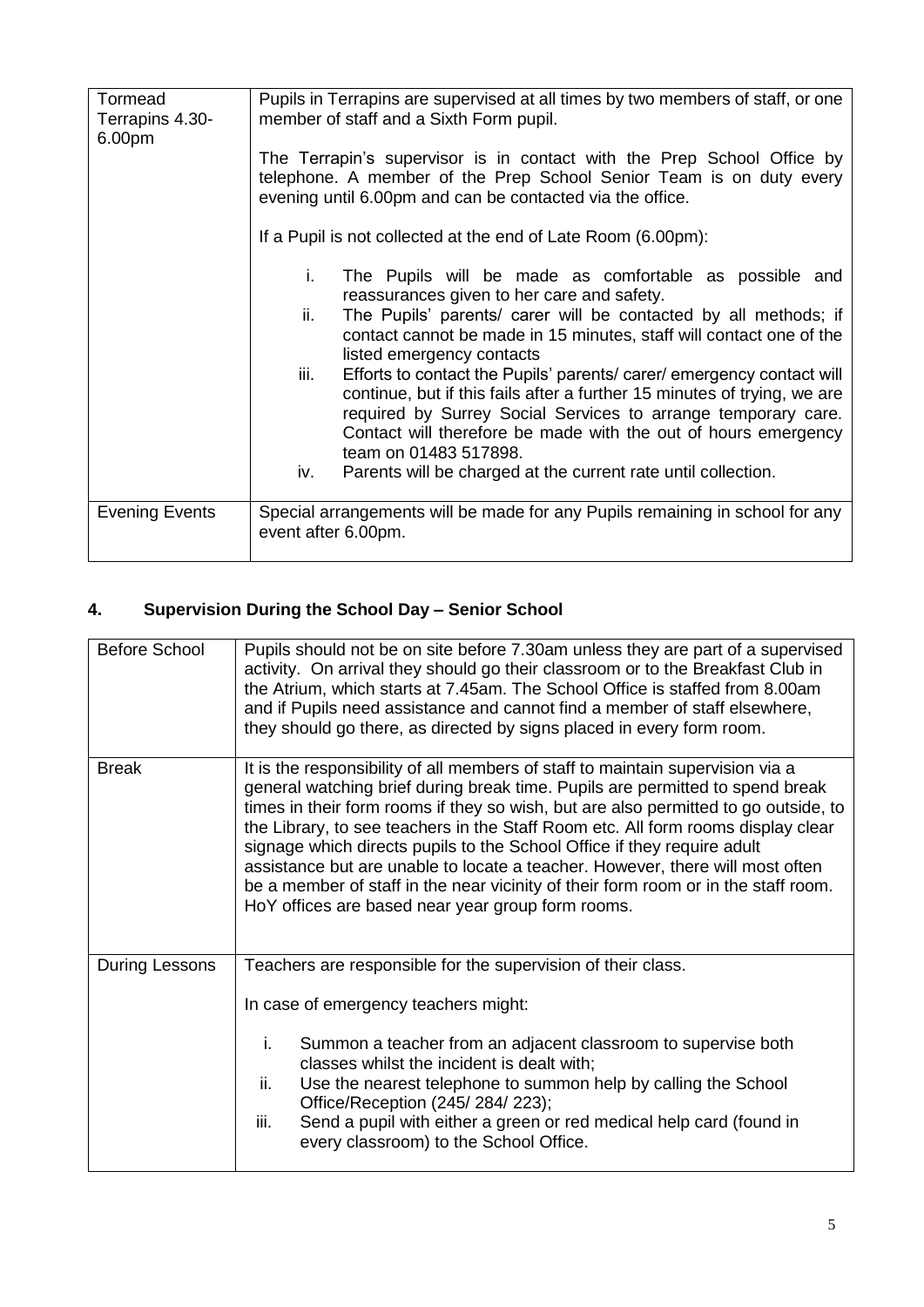|                                                                        | In case of pupil illness, teachers should send the unwell pupil, normally in the<br>company of an accompanying pupil, to seek help from the School Health Care<br>Lead.                                                                                                                                                                                                                                                                                                                                                                                                                                                                                                                                                                                                                                                                                                                                                                                                                                                                                                                               |
|------------------------------------------------------------------------|-------------------------------------------------------------------------------------------------------------------------------------------------------------------------------------------------------------------------------------------------------------------------------------------------------------------------------------------------------------------------------------------------------------------------------------------------------------------------------------------------------------------------------------------------------------------------------------------------------------------------------------------------------------------------------------------------------------------------------------------------------------------------------------------------------------------------------------------------------------------------------------------------------------------------------------------------------------------------------------------------------------------------------------------------------------------------------------------------------|
| Lunch Time                                                             | A duty rota of staff is shared via One Drive; this details the supervision of pupils<br>in the Atrium during lunchtime and walk round duty.                                                                                                                                                                                                                                                                                                                                                                                                                                                                                                                                                                                                                                                                                                                                                                                                                                                                                                                                                           |
| Lunch Time<br><b>Activities</b>                                        | All Pupils on lunchtime activities will be supervised by the member of staff<br>running that activity.                                                                                                                                                                                                                                                                                                                                                                                                                                                                                                                                                                                                                                                                                                                                                                                                                                                                                                                                                                                                |
| Lunch Time<br><b>Break</b>                                             | Staff on walkaround duty patrol the corridors to ensure supervision during the<br>lunchtime break. Teachers should patrol the entire school site, including Form<br>Rooms, Common Rooms and bathrooms. Teachers are instructed to pair up, or<br>knock clearly and loudly, announcing their entry before entering the bathroom.<br>However, it is the responsibility of all members of staff to maintain supervision<br>via a general watching brief during this period. Pupils are permitted to spend<br>lunch times in their form rooms if they so wish, but should eat packed lunches<br>in the Atrium; exceptions may occasionally be made for Pupils with severe<br>allergies. They are also permitted to go outside, to the Library, to extra-<br>curricular activities, to see teachers in the Staff Room etc. All form rooms<br>display clear signage which directs Pupils to the School Office if they require<br>adult assistance but are unable to locate a teacher. However, there will most<br>often be a member of staff in the near vicinity of their form room/ in the staff<br>room. |
| <b>After School</b><br><b>Activities</b><br>(physical and<br>sporting) | All sporting or physical activities are run subject to the submission of an<br>appropriate risk assessment in accordance with the School's Risk Assessment<br>Policy.                                                                                                                                                                                                                                                                                                                                                                                                                                                                                                                                                                                                                                                                                                                                                                                                                                                                                                                                 |
|                                                                        | As well as considering this assessment, teachers should consider:                                                                                                                                                                                                                                                                                                                                                                                                                                                                                                                                                                                                                                                                                                                                                                                                                                                                                                                                                                                                                                     |
|                                                                        | i.<br>Barring access to equipment without direct teacher supervision<br>ii.<br>The safety of any apparatus/equipment being used<br>iii.<br>The suitability of the Pupils' clothing for the activity (this includes<br>removing jewelry and watches, and wearing appropriate protective<br>equipment such as shin guards, and mouthguards)<br>Teaching methods being used<br>iv.                                                                                                                                                                                                                                                                                                                                                                                                                                                                                                                                                                                                                                                                                                                       |
| <b>After School</b><br>Activities (Other)                              | All teachers involved in such activities must be aware of the Health & Safety<br>Policies and Procedures in place in the relevant department. Teachers running<br>after-school activities are responsible for supervising the Pupils in their care.                                                                                                                                                                                                                                                                                                                                                                                                                                                                                                                                                                                                                                                                                                                                                                                                                                                   |
|                                                                        | A member of the Senior Management Team is on duty every evening until<br>6.00pm. The rota is displayed on the daily bulletin and also held in the School<br>Office and Reception.                                                                                                                                                                                                                                                                                                                                                                                                                                                                                                                                                                                                                                                                                                                                                                                                                                                                                                                     |
|                                                                        | Sixth Form House Captains may wish to run events, rehearsals etc after<br>school. They are permitted to do so but the Head of House in question is<br>responsible for ensuring that a register of Pupils in attendance is sent to the<br>Front Office and that staff are readily available to support senior pupils<br>supervising younger pupils in house activities. The SMT member on duty<br>should confirm that these Pupils - as well as all others not in staff-supervised<br>activities - have left the premises by 6.00pm.                                                                                                                                                                                                                                                                                                                                                                                                                                                                                                                                                                   |
| <b>Homework Club</b>                                                   | Homework Club takes place in U5 and U7, beginning at 4.10pm and ending at<br>6.00pm. All Pupils from Year 7 to 11 should be in Homework Club if they are<br>not in any other activity. Year 11 Pupils are given the option of working<br>collaboratively in U8 if they wish. The Pupils are supervised by members of<br>staff according to the rota and should sign in and out on the daily register using                                                                                                                                                                                                                                                                                                                                                                                                                                                                                                                                                                                                                                                                                            |